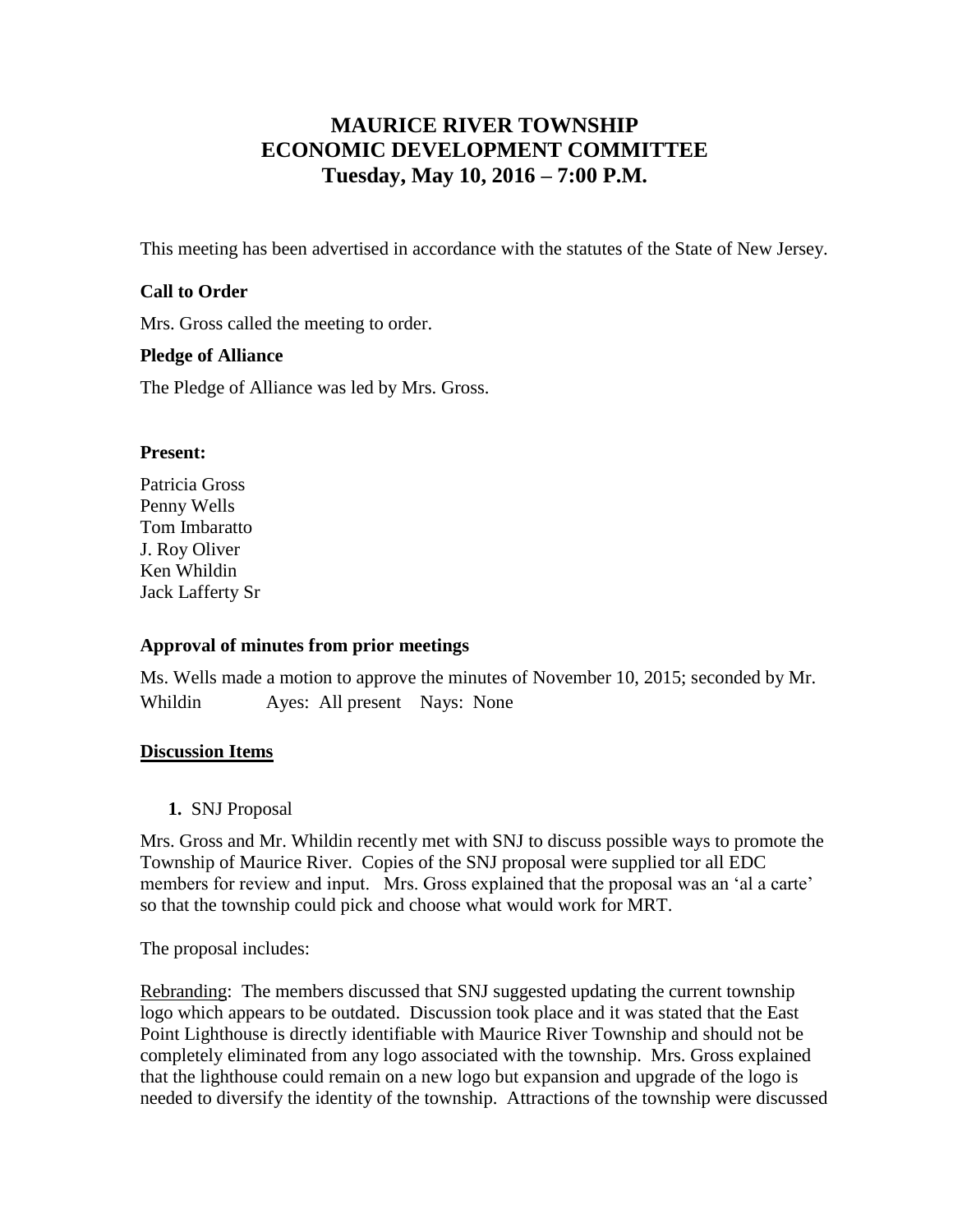such as the lighthouse, hunting, fishing, and birding. Ms. Wells questioned what other draws to the township could be identified. Motor cross racing was mentioned. Mr. Whildin stated that SNJ did not supply any ideas on this matter.

Economic Development: The area of Maurice River Township with the most potential for commercial development is from the southern end of Route 55 to the Mauricetown Causeway.

Tourism: Opportunities will need to be examined.

#### The following Marketing Tools were discussed:

Website: Mrs. Gross explained that she spoke with Tony Stanzione of the CDC and they will be able to assist the township in updating the website. Michelle will be meeting with Tony Stanzione to discuss the update.

Social Media: SNJ has suggested that social media outlets are a very good way to promote the township. LinkIn advertising, Instagram and Facebook were mentioned.

Literature: Development of a brochure which would target site selectors, realtors and developers was discussed.

New Logo/Positioning Theme: Discussed above under rebranding.

Signage: It was discussed that people cannot even find the lighthouse due to the lack of directional signage. Mrs. Gross stated that a "way finding" sign can be done by the township and that these signs are not very expensive. Mr. Imbarrato suggested that the historical society could also pay for this expense. Mrs. Gross questioned money that was supplied to the Bayshore project which was explicitly for signage and why the signage is not complete in over two years.

Mr. Oliver questioned the budget statement in the proposal of 'half of the \$15,000 budget is available for this effort with the other half designated to the Cumberland Development Corporation'. The numbers presented in this proposal exceed \$7,500. Mrs. Gross explained that the items mentioned are al a carte so the township does not necessarily have to do all of them and that the township can utilize other vendors to accomplish the items of choice.

Ms. Wells expressed concern that SNJ has been invited to attend MRTES events on many occasions and has not once shown up to report but does attend events of a similar nature in Millville and Vineland schools. It was discussed that quite possibly this is because SNJ has more monetary "support" in these areas, sponsorship of the station, etc. Mr. Whildin stated that lack of coverage of Maurice River Township by SNJ also applies to the newspaper reporting.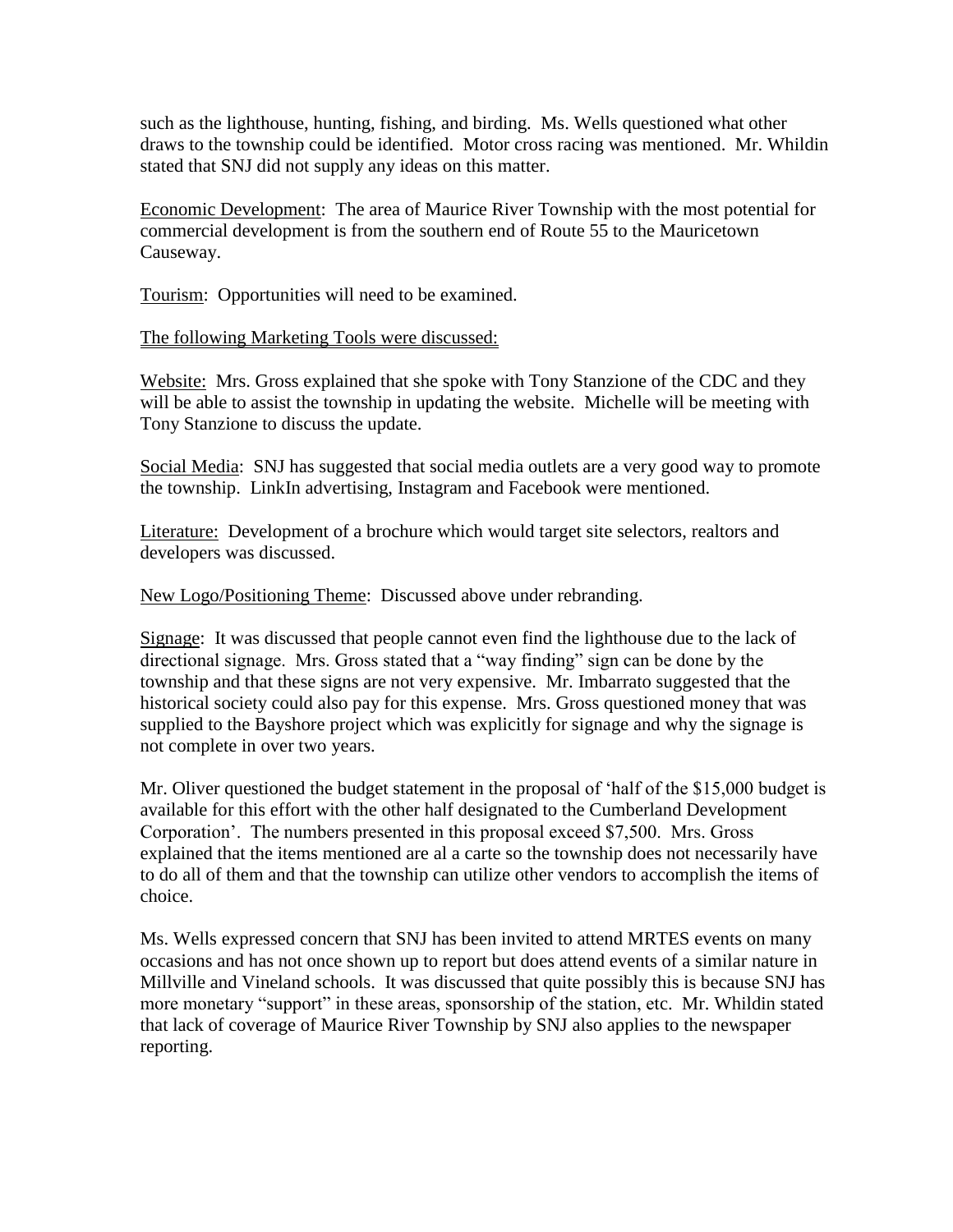**2**. Maurice River Heritage Society @ CCC on Friday, May 13, 2016.

Mrs. Gross explained that Maurice River Township was invited by Cumberland County to attend an event being held at the Cumberland County College on May  $13<sup>th</sup>$ . The Maurice River Heritage Society will be attending the event as a township representation.

**3**. Veterans Vending Park

Mrs. Gross explained that a meeting with held with the veterans who sell at the park. All veterans who are permitted to sell were invited to attend and provide input into the promotion of the park but only three attended. The goal was to get as many veterans at the park on the same day and advertise. Three "Super Saturdays were set: April  $23<sup>rd</sup>$ , May  $21<sup>st</sup>$ and June  $4<sup>th</sup>$ . Ads were run to promote the events. Unfortunately the event of April 23<sup>rd</sup> was unsuccessful due to the rain; only two veterans were on site. Further discussion at the meeting included that selling on Thursday and Fridays may be better because that is when tourists are traveling to the shore.

**4**. Welcome sign on Mauricetown Causeway

Mrs. Gross announced that the Spring Garden sign panels were all complete and installed; there are no available panels left on the sign. Mrs. Gross inquired to the members of their thoughts regarding another sign on the Mauricetown Causeway. Mr. Imbarrato stated he believes the panels are too small on the Spring Garden sign and that a person would have to stop to get the information. It was discussed that the sign was done this way because of the traffic congestion during the summer months and that traffic many times is at a standstill in that area. It was discussed and generally agreed upon that the sign on Mauricetown Causeway should not be constructed in this manner. It was discussed that possibly having the signs all look the same and on one pole. These signs would be positioned at the end of the 'main' street leading to the businesses.

Mr. Lafferty questioned having the Mauricetown Causeway sign repaired. Mr. Whildin suggested having the township website address placed on this sign also; this would provide a direct link to the local businesses upon update of the website. Mr. Whildin added that the sign on Route 347 is leaning against a tree and also needs repair. The sign on Route 47 located in Delmont is also in need of repair. Mr. Lafferty asked if C&S signs would be contacted to provide an estimate of the repair to these three signs. It was agreed that a quote should be obtained to repair these signs. Mrs. Gross will obtain the information regarding the street signs for businesses.

**5**. Sign at the Veterans Park.

Mrs. Gross announced that the sign that Mauricetown gave to Maurice River Township is now permitted and licensed to use. Mrs. Gross added that NJDOT was onsite at the Veterans Park today to clear the brush and cut some trees so that the park is more visible. It was discussed that the sign could be used for the announcement of township events, etc.